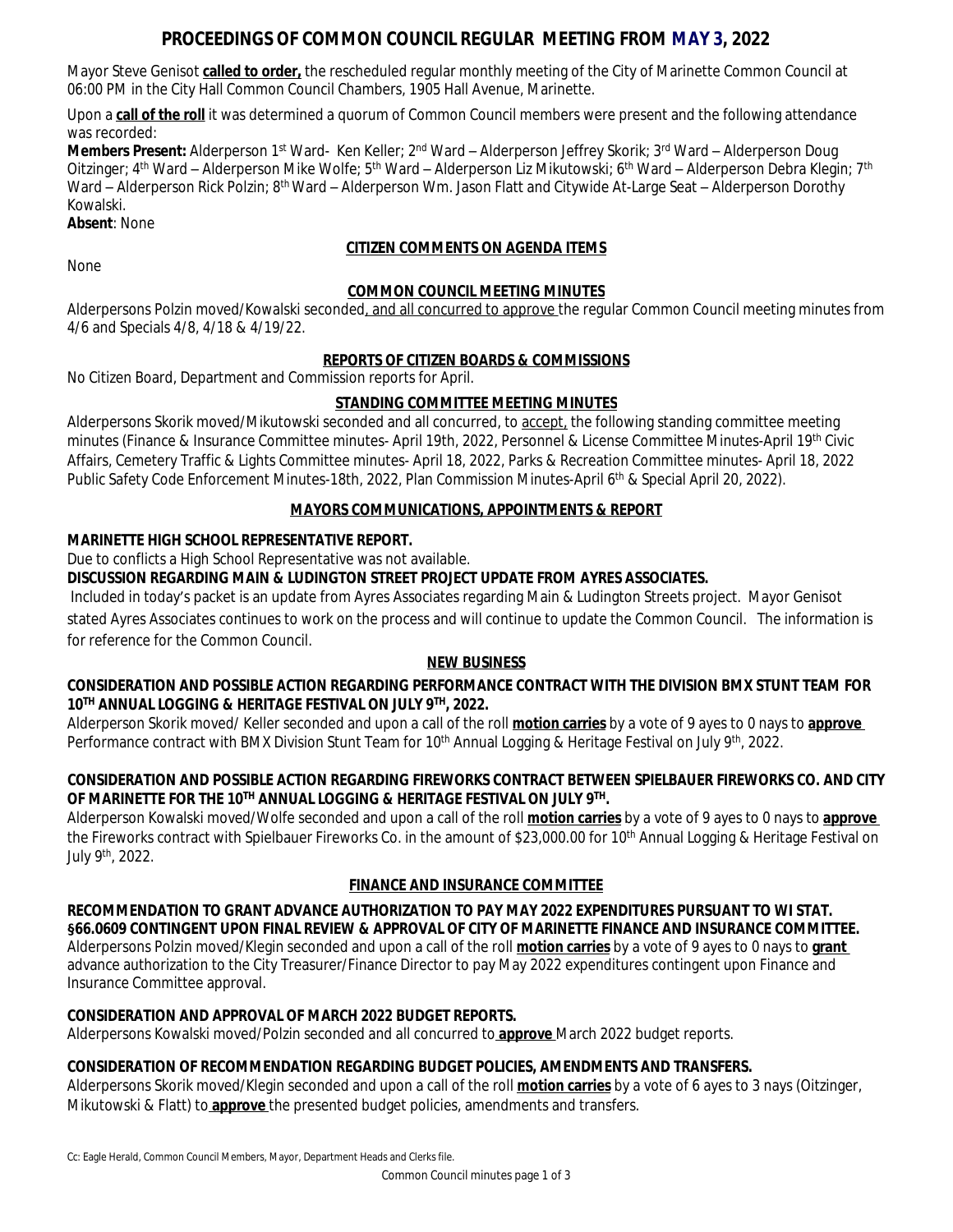### **CONSIDERATION OF RECOMMENDATION REGARDING FUNDING OF WALKWAY/PARKING LOT AT HIGLEY FIELD.**

Alderpersons Klegin moved/Polzin seconded and upon a call of the roll **motion carries** by a vote of 8 ayes to 1 nay (Oitzinger) to **approve** allocating funding of Walkway/Parking lot at Higley Field up to \$150,000 and direct the City to seek out bids.

#### **PERSONNEL AND LICENSE COMMITTEE**

### **CONSIDERATION AND POSSIBLE ACTION REGARDING TWELEVE (12) RENEWAL OPERATOR LICENSE**

Alderperson Polzin moved/Kowalski seconded and all concurred to **grant** twelve (12) renewal license for Stacey A. Burie, Deborah A. Gill, Donna M. Hruska, Leisa M. Johnston, Kristin M. Kamka, Cindy L. Lyons, Renee S. McDermott, Tara L. Peters, Lisa L. Vista, Merrie L. Graves, Brenda L. Socha & Daniel J. Boudreau.

#### **CONSIDERATION AND POSSIBLE ACTION REGARDING FOURTEEN (14) NEW OPERATOR LICENSE APPLICATIONS.**

Pursuant to Marinette Municipal Code § 9.0220, Personnel and License Committee Policy No. PLC - 1.0010 and Wis. Stat. § 125.17, Alderpersons Keller moved/Skorik seconded and all concurred to **grant** operator licenses to the following ten (10) new applicants: Nathan J. Behr, Samuel L. Angeli, Cynthia J. Buerke, Matthew J. Carlberg, Hunter W. Caswell, Gerilee L. Doyal, Michelle L. Godfrey, Cristopher J. Krische, Lesnie L. Lopez Cheverez, Christie M. Mayou, Michael P. Plouff, Alyson J. Teasdale, Sarah R. Teasdale & Bryce A. Zempel . Each aforementioned operator license applicant, recommended to have licenses granted for the current licensing period expiring 6/30/2024, shall be contingent upon each applicant providing documentation to City Clerk's Office, prior to expiration date of their 60-day provisional operator license, confirming completion of a State of Wis. approved Responsible Beverage Server class.

### **CIVIC AFFAIRS, TRAFFIC LIGHTS & CEMETERY COMMITTEE**

**CONSIDERATION REGARDING RECOMMENDATION REGARDING A CEMETERY WALK AT FOREST HOME ON SEPTEMBER 18TH** Alderpersons Flatt moved/Mikutowski seconded and all concurred to **approve** the Cemetery Walk at Forest Home cemetery on September 18<sup>th</sup>.

### **BOARD OF PUBLIC WORKS**

#### **CONSIDERATION REGARDING BID RESULTS FOR SANITARY SEWER REPLACEMENT OAKES ST AND PIERCE AVE ALLEY, PROJECT NO. 2022-500**

Two Bidders responded to the request for bids. Alderperson Skorik moved/ Polzin seconded upon a call of the roll **motion carries** by a vote of 9 ayes to 0 nays to **approve** the low bid from Advanced Construction in the amount of \$354,146.40 for Sanitary Sewer Replacement Oakes St and Pierce Ave Alley, Project No 2022-500.

### **CONSIDERATION REGARDING RECOMMENDATION REGARDING REQUEST FROM SOUTHERN MARINETTE COUNTY ATV AND UTV CLUB TO ALLOW ATVS AND UTVS TO OPERATE ON SOME CITY STREETS.**

Alderperson Mikutowski moved/ Wolfe seconded and all concurred to **approve** City Attorney Gagan draft an Ordinance with language description of included city streets and also verbiage of a 6-month trial period and bring the Ordinance for Common Council approval at the May 17<sup>th</sup> Special Common Council meeting.

### **CONSIDERATION OF RECOMMENDATION REGARDING PROPOSAL FROM ECS FOR SOIL TESTING SERVICES.**

Alderperson Polzin moved/ Keller seconded upon a call of the roll **motion carries** by a vote of 9 ayes to 0 nays to **approve** the ECS proposal and fee schedule for Soil Testing Services.

### **PARKS AND RECREATION COMMITTEE**

### **CONSIDERATION OF RECOMMENDATION REGARDING A NON-PROFIT ORGANIZATION FOR THE DUER GYM.**

Alderperson Kowalski moved/ Keller seconded and upon a call of the role **motion carries** by a vote of 8 ayes to 1 nay (Flatt) to give **preliminary approval** ''A Place For Max" an offer to purchase to include contingencies and a conveyance of the Duer gym as a donation upon obtaining approval of the University of Kansas, proper zoning and approval of conveyance documents by the City Attorney and Mayor.

### **PUBLIC SAFETY AND CODE ENFORCEMENT COMMITTEE**

### **PUBLIC SAFETY, CODE ENFORCEMENT HAD NO COMMON COUNCIL RECOMMENDATION FOR THE MONTH OF APRIL.**

### **PLAN COMMISSION**

#### **PLAN COMMISSION RECOMMENDS APPROVAL OF ORDINANCE NO. 2489 TO BE CONSIDERED LATER ON TONIGHT'S AGENDA.**

#### **ORDINANCES**

(Copies of complete text of the resolutions & ordinances described below have been placed on file at the City of Marinette Clerk's office.)